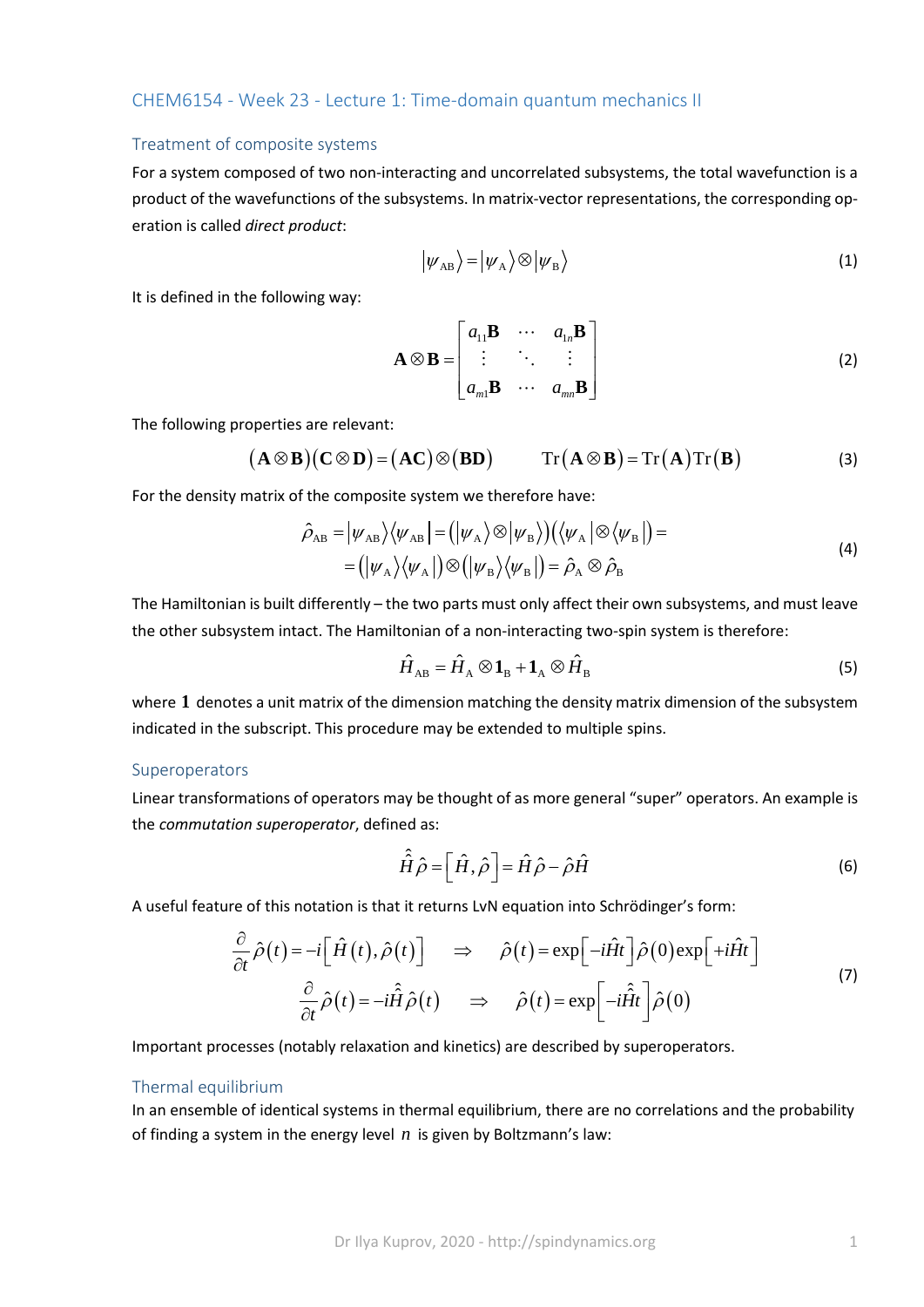$$
\hat{H}|\psi_n\rangle = E_n|\psi_n\rangle, \qquad p_n = \frac{\exp(-E_n/kT)}{\sum_{m} \exp(-E_m/kT)}
$$
(8)

These probabilities are the diagonal terms of the density matrix, therefore:

$$
\hat{\rho}_{\text{eq}} = \frac{\sum_{n} |\psi_{n}\rangle \exp\left(-E_{n}/kT\right) \langle \psi_{n}|}{\sum_{n} \exp\left(-E_{n}/kT\right)} = \frac{\exp\left(-\hat{H}/kT\right)}{\operatorname{Tr}\left[\exp\left(-\hat{H}/kT\right)\right]} \approx \frac{1}{\operatorname{Tr}\left[1\right]} \left(1 - \hat{H}/kT\right) \tag{9}
$$

The high temperature approximation is valid when  $\|\hat{H}\| \ll kT$  , where the norm of the Hamiltonian is defined as its largest eigenvalue. The unit matrix is inconsequential: it commutes with the Hamiltonian and does not influence the observables. In practical calculations it is commonly ignored.

#### Spin state classification

The trace expression for the expectation value of the observables

$$
\langle A \rangle = \operatorname{Tr} \left( \hat{A} \hat{\rho} \right) \tag{10}
$$

gives the density operator formalism a convenient property – the density matrix with specific expectation values of orthogonal operators is a linear combination of the corresponding operators.

For example, if a spin-½ particle is completely polarized along the Z axis, that is,  $\ket{\psi}{=}\ket{\alpha}{=}\begin{pmatrix}1&0\end{pmatrix}^{\text{T}}$ , then the corresponding density matrix is:

$$
\hat{\rho} = |\psi\rangle\langle\psi| = |\alpha\rangle\langle\alpha| = \begin{pmatrix} 1 \\ 0 \end{pmatrix} (1 \quad 0) = \begin{pmatrix} 1 & 0 \\ 0 & 0 \end{pmatrix} = \frac{1}{2} + \hat{L}_z \tag{11}
$$

where the unit matrix is inconsequential and we can simply say that  $\hat{\rho}=\hat{L}_{\rm z}$  . It can be similarly shown that  $\hat{\rho}$  for the spin oriented along X and Y axes is equal to  $\hat{L}_x$  and  $\hat{L}_y$  operators respectively. This leads to the common practice of associating spin operators with the state of the spin system. When we say that the spin system is "in the  $\hat{L}_{\rm Z}^{\rm}$  state", this means that its density operator is equal to  $\hat{L}_{\rm Z}^{\rm}$ .

Spin states may be classified according to the physical meaning of the corresponding observable operators. The standard classification identifies (direct product signs skipped for brevity):

- 1. Longitudinal single-spin orders:  $\hat{L}_{\rm z}$ ,  $\hat{S}_{\rm z}$ , etc. These are population differences between energy levels that are one spin flip away from each other. They are also known as *longitudinal magnetization*.
- 2. Longitudinal multi-spin orders:  $\hat{L}_z \hat{S}_z$ ,  $\hat{L}_z \hat{S}_z \hat{I}_z$ , etc. These also correspond to population differences across levels connected by single-spin flips, but the sign of the difference depends on the state that other spins have. Also known as *longitudinal correlations*.
- 3. Transverse single-spin orders:  $\hat{L}_\chi$ ,  $\hat{S}_\Upsilon$ ,  $\hat{L}_+$ , etc. These are off-diagonal terms in the density operator corresponding to observable *transverse magnetization*.
- 4. Transverse multi-spin orders:  $\hat{L}_\chi \hat{S}_\Upsilon$ ,  $\hat{L}_+\hat{S}_-$ , etc. These are off-diagonal terms in the density operator that are not directly connected to observable magnetisation.
- 5.  $\pm$  <u>Mixed spin orders</u>:  $\hat{L}_Z\hat{S}_+$  , *etc.* These do not have a systematic classification and correspond to complicated correlations between longitudinal and transverse magnetisation of different spins.